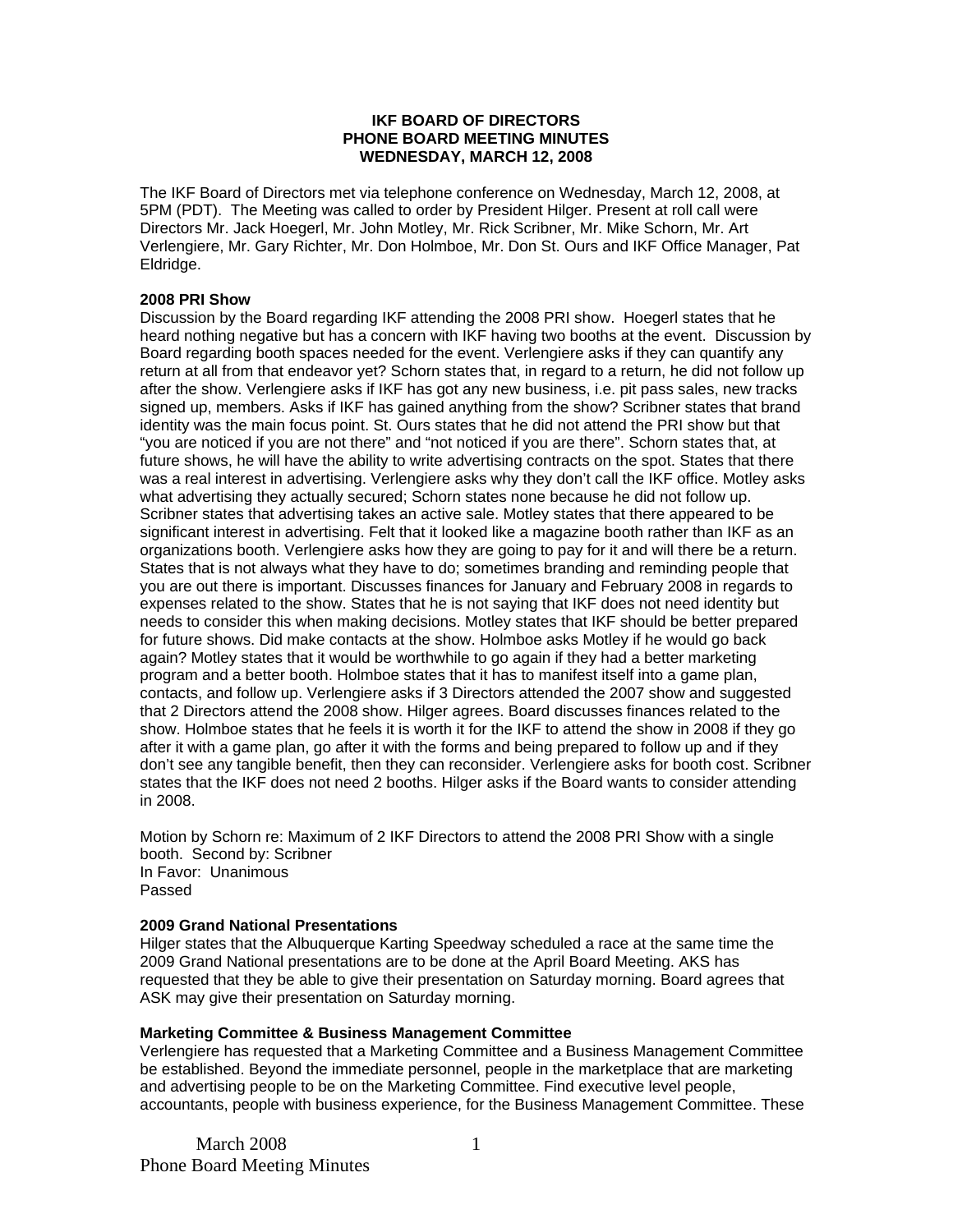people will help to review our business plan and come up with a new business plan. States that clearly we need to move forward; we need one arm to go out and generate new business, new advertising, new deals and we also need a business plan to make sure that we spend our money wisely. Need a 5-10 year plan. Requests the formation of the two new committees. Requests that Don Holmboe be appointed the Chairman of the Marketing Committee. Hilger asks if the Committee Chairmen would pick the people in the industry to serve on their Committee; Verlengiere says yes. Verlengiere states that it would be five people outside our industry. Hilger agrees. Verlengiere states that Don would find and recommend the Committee members. Verlengiere wants people with real world marketing experience, not karting experience. Same with the Business Management Committee – people with executive level management skills. Feels that they could add a lot to our programs, our policies and how we do business. Verlengiere states that he is not asking for any funding on the Business Committee. Motley asks if the Committee Members will be approved by the Board; Holmboe states that he does not want the Committee to be micro-managed and slow down the process even more. Verlengiere states that the Committees will be advisory only – no power. Could ask for a non-disclosure document if necessary. Hilger states that the Board will still be able to bring items they don't like to the attention of the Board. Verlengiere states that the Committees will serve at the pleasure of the Board. Verlengiere states that if they need to share confidential documents with Committee Members, he will contact the IKF President and get a non-disclosure document from the members.

Motion by Scribner re: to accept proposal from Art Verlengiere to form a Marketing Committee and a Business Management Committee. Marketing Committee to be chaired by Don Holmboe; Business Management Committee to be chaired by Art Verlengiere. Second by Don St. Ours. In Favor: Unanimous

# Passed

## **\$2M Insurance Coverage**

Verlengiere brings up the \$2M insurance coverage. He wants to make sure that the IKF is not missing an opportunity. Discusses the cost of this coverage with the Board. Asks the Board who needs the \$5M, would they be as happy buying the \$2M. Or do the tracks buying the \$5M have to buy the \$5M. DSO states that some venues require the \$5M coverage. Verlengiere asks if there is any place that they need the \$2M. Scribner states that there are some places that need the \$2M, \$1M is really a dinosaur and no one realizes it yet. Thinks that somewhere down the road, we would be dropping the \$1M and having \$2M and \$5M. Verlengiere states that to add the \$2M policy, it will cost the IKF an additional \$2500, an annual deposit. Will have to sell a lot of passes to make the \$2500 back. Also, there will be an annual minimum premium of \$100 per track. Scribner states that he feels that it is too late to do for 2008 but should be looked at for 2009. Verlengiere agrees.

### **Grand National Expenses**

Verlengiere asks the Board to look at the cost escalation on the Grand National Contract for the competitors, i.e. paid practice days, entry fees. Needs to consider these fees as well. States that the official IKF practice day was part of the IKF entry. The last two years, in the Sprint division, it's been charged the official IKF official practice day. Schorn states that they do not charge for the 4 cycle. Verlengiere clarifies that he is talking about 2 cycle. Feels that it is one more hit; that there is not even a free practice day anymore, which there always was. They are now charging for the official practice day, which has always been included with the Grand National pass. States that participants have huge gas bills, huge travel bills, the costs continue to escalate. Ask the Board to consider those points: what they are charging our members. Feels that the IKF should not allow them to charge for the IKF official practice day, which is part of the purchase of that pass. St. Ours asks Verlengiere how many volunteers were at the Grand National when he was on the Board previously. Verlengiere states that there was about 12 paid staff at the Grand National events he worked. St. Ours states that at the last two or three he has gone to or been involved in, 99.8% were paid staff. Verlengiere states that it does not preclude anybody from earning a bottom line profit in excess of \$30,000 or more after expenses. Does not understand why we are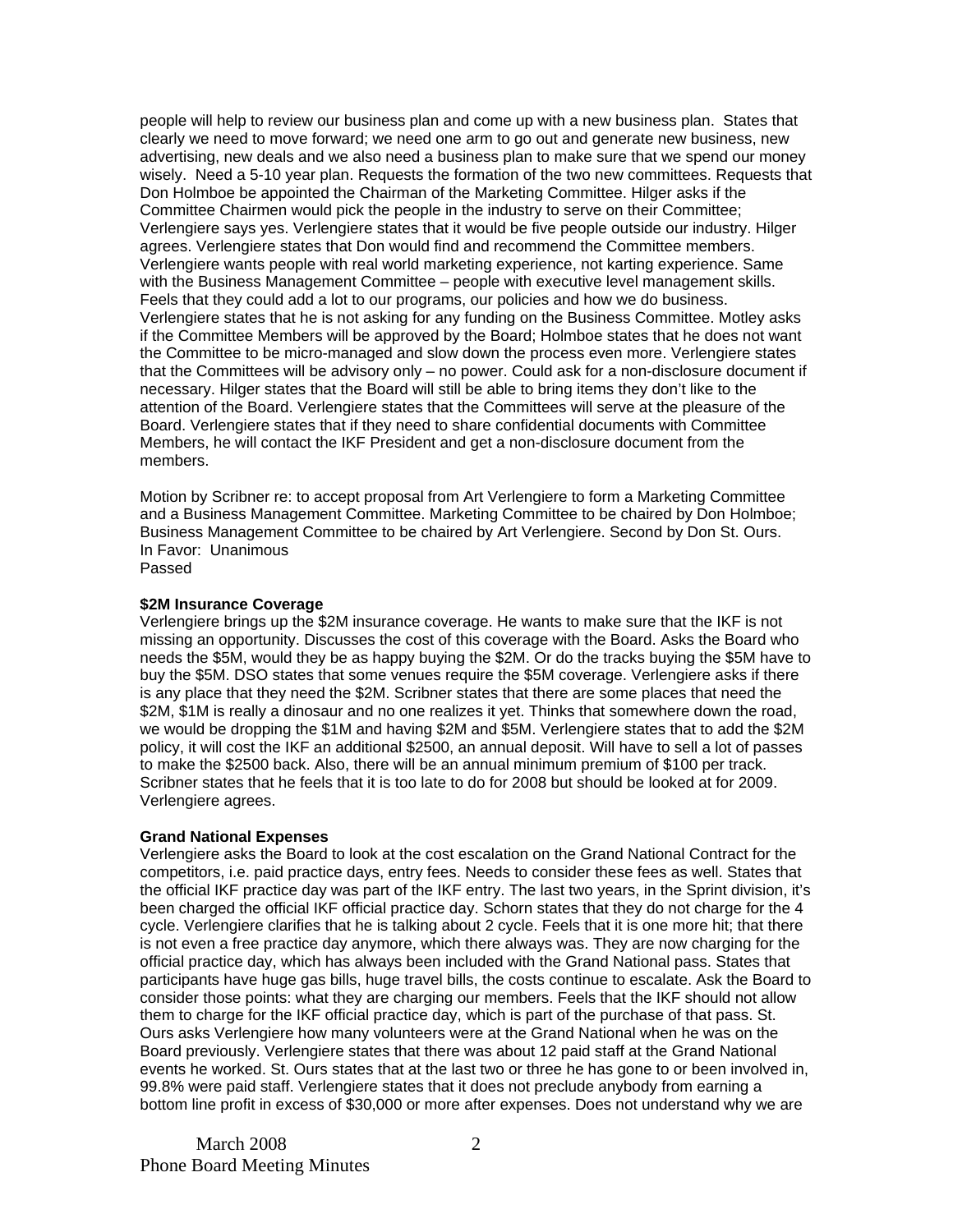sticking up our members on the official practice day. St. Ours feels what they need to do is work backwards and say how much are we going to basically allow to be made. Working backwards you will say that they can cut out this and cut out this for the promoter and make guidelines like that, which he is all for. Verlengiere states that they can have practice up to three weeks in advance of the race and it is up to the consumer. Feels that it is wrong to charge for the practice pass. St. Ours agrees. Scribner states that maybe they should take the stance that we would highly recommend that they include the official practice day in the first entry fee. Verlengiere states that it was paid for in the Grand National pass and always has been. Scribner agrees. Holmboe asks if Verlengiere is talking about the absolute hit or the perception. Verlengiere says it is more money after more money; Holmboe says the absolute hit. Holmboe asks about how he would feel about at least changing the perception somewhat. Board member says that is important. Holmboe clarifies that they have them include the practice day but that does not mean that the total amount of money spent by the consumer would necessarily decrease very much or even decrease. But the perception might just help a little. Verlengiere says that they paid the Grand National entry which included your practice day. The cost was factored in before in their cost to have that day. Holmboe states that IKF should be in line with other organizations. Discussion of IKF and other organizations, track rentals.

Holmboe does not feel that we will ever solve the difference in track charges. Verlengiere asks the Board to consider his recommendation regarding the charging of official IKF Grand National practice days. Asks to educate the bidders, it has always been included. Feels that it is an unnecessary bleed.

#### **Baden Matter**

Verlengiere updates the Board on the IKF vs Baden matter re: 2006 4 Cycle Speedway Grand National.

### **Duffy Matter**

Verlengiere updates the Board on the Duffy. Two samples should be available at the April Board Meeting for Board evaluation.

#### **125cc-150cc Open/FKE II Class**

Holmboe states that in Section 301, Class 4, 125cc-150cc Open/FKE II, simply because of a lack of attention over the last years, they allowed a second place to race for the 80cc Laydown guys, which is only a stock class at this time. It should not be stock in that particular class. It should be open engines as are all of the other engines in that class. He would like to allow this to happen if it falls into our procedural process. States that they have a 80cc Laydown class, stock motors. Then there is the 125cc-150cc Open/FKE II class, which is a catch all class to really allow many different vehicles and engines structures to race a second time. That class is all open engines and we have now allowed the 80 stocker to be in there and they want to be open in that class. Hoegerl asks if they build a special motor to be in the class – Holmboe answers that they bolt on cylinders and they all have them. Scribner asks if he wants to rename the class an 80/125/150 Open. Holmboe states that currently in the Rulebook, there is a subset of engines, the last one on the list is the 80cc. Then it refers it back to the Section in the Rulebook that says it is stock. Everything else is open, so he would not be renaming the class, it would simply be re-identifying the 80cc as an open engine. Verlengiere states that he will make a Motion to that effect. Schorn asks Holmboe what Section he is going to go after, 653, Formula 80. Holmboe replies as far as a rules packages for the engine, yes. Discussion of pertinent Section.

Motion by Holmboe re: Section 301, Class 4, 125cc/150cc Open/FKE II Replace 80cc Gearbox Motors, Section 658 with 80/85cc Open Gearbox Motors. Delete Section 658. Second by Schorn. In Favor: Unanimous Passed

### **2008 Road Race Grand National Matters**

Schorn requested the following changes to Section 312.2 Official Schedule of the 2008 Road Race Grand national: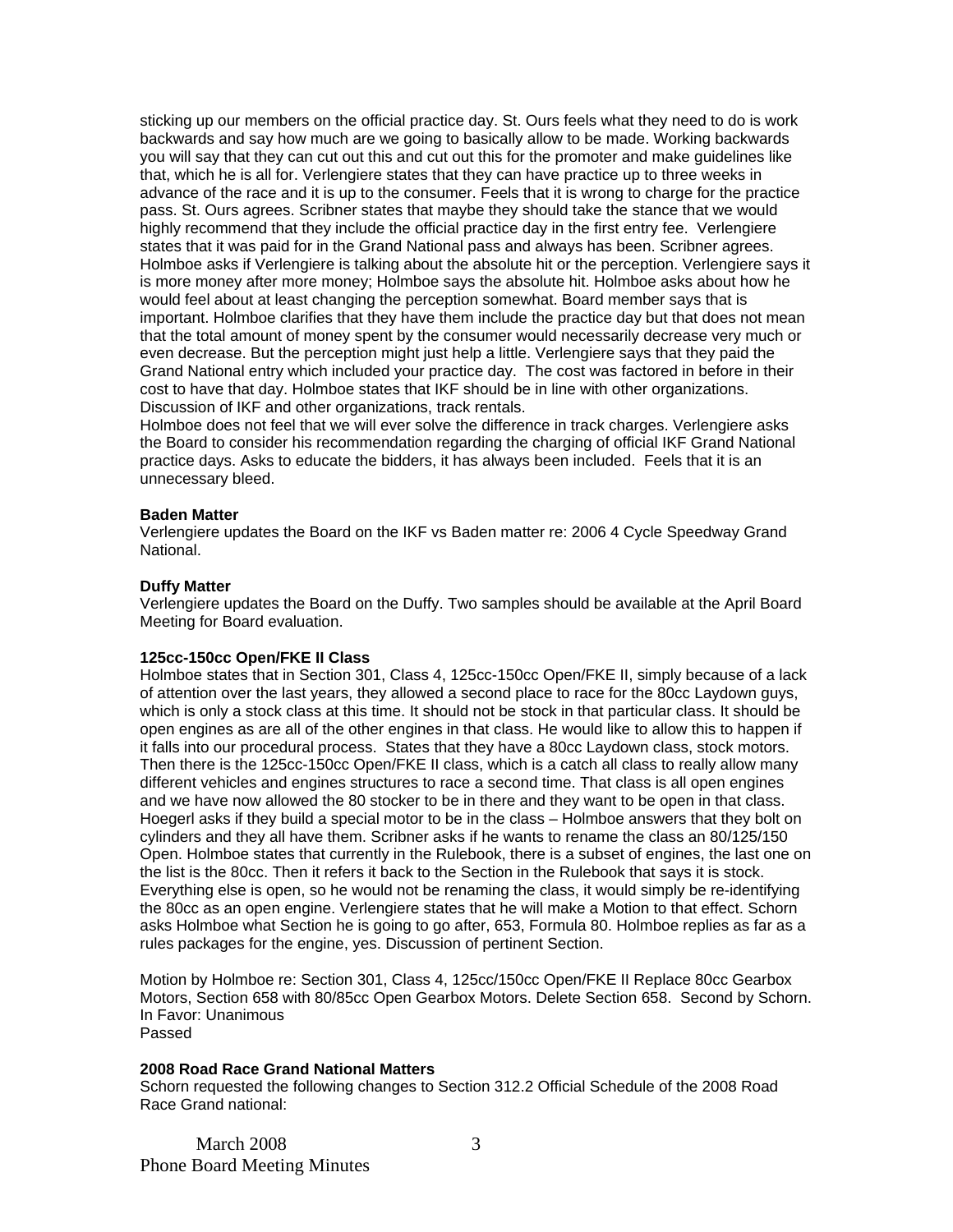## 125cc/150cc Open/FKE II move from Day 2 to Day 3

TaG Enduro move from Day 4 to Day 2

Clarification: Day 1 is the Practice Day

Verlengiere asks if people have already made their plans. Schorn replies that the numbers they know….Holmboe states that it is a valid question; he has had one person make comments not a problem, but a rub. The bottom line is that we are trying to accommodate the majority and generate more entries than they did before. Holmboe states that it is a perfectly legitimate question and he has had one guy complain about it.

Motion by Holmboe re: accept schedule changes by Schorn. Second by Richter.

In Favor: Unanimous

Passed

## Addition of Pro Class

Schorn requests to hold a pro class sponsored by an individual. They want to run the class at the end of the practice day. This class will not be run for a Duffy. Class will be theCR125 Super Stock. Feels that there may be 20 entries. Individual will be providing the win prize money and the trophies; no cost to the promoter. Hilger asks if the competitors will have to be IKF members, Schorn says yes. Discussion re: practice pass, drivers pass. Schorn states that they have not yet decided entry fee for the class. Hilger asks if the entries will count as total entries on the Contract. Schorn says yes. Board agrees that the entries will count as official entries for the event. Motion by Schorn re: Add Pro Class, CR125 Super Stock, to end of Day 1 (Practice Day) of the 2008 Road Race Grand National, 400# Second by Scribner. In Favor: Unanimous

Passed

## **Motorcycle Insurance**

Schorn asks if motorcycle insurance will be discussed at the April Board Meeting. Hilger states that we are waiting for input. Only one response received. Schorn states that they had a motorcycle practice weekend and flash race with a pretty good turnout. Hilger asks what a good turnout is. Schorn replies 75-100 bikes. Holmboe adds that it was a club event – nothing special. Schorn says it was a tune up race for the beginning of the year. Hoegerl asks how many pass sales for the weekend. Schorn replies 150. States that they will have approximately 6-8 of these races a year, with approximately the same numbers. Holmboe states that, at other tracks in the Northwest and around the country, the bike people are using the kart tracks. And wanting to. Schorn states that in latest article in a motorcycle magazine they use Portland Karting Association and the Northwest as an example of how to get what they want and are really pushing it. Schorn feels that this is a true opportunity for the kart clubs and promoters to be able to capitalize on it. States that if their club can potentially bring about additional revenue into the IKF, other tracks can do it. Hoegerl asks if he provided the rules to the insurance company. Schorn replies yes. Provides rule information to the Board. Hilger asks if they have to have special rules. Schorn replies no, but they do make extra precautions. Schorn states that when he talked to the insurance company, he told them that he had been doing this for 4 years. Discussion of barrier systems. Schorn discusses rules used for motorcycle track safety. Holmboe states that this is good potential for more revenue for the IKF. Verlengiere states that he will take a recommendation from the Marketing Committee. Holmboe states that they are already pursuing this. Concerns on how it would/would not impact our current cost structure for the karts. Asks that when the IKF can get a separate policy written for the bikes, why wouldn't we? IKF will have to see what the insurance company can do for us. States the he would like to see the Board be open-minded about generating the revenue as long as it does not change our other cost structures. Hilger states that, in the past, we have never had the information on how many motorcycles we could have in a year. States that they wanted us to do the policy and we would have to have another rider that was going to cost us pretty good money to even have the motorcycle insurance. That was the drawback. Holmboe states that we did not have the information exactly right. Hoegerl states that another holdup was making sure that we had a set of rules that they were going to use at the motorcycle races. States that, like karting, each track has their own set of rules and the insurance company wants that spelled out very specific. Schorn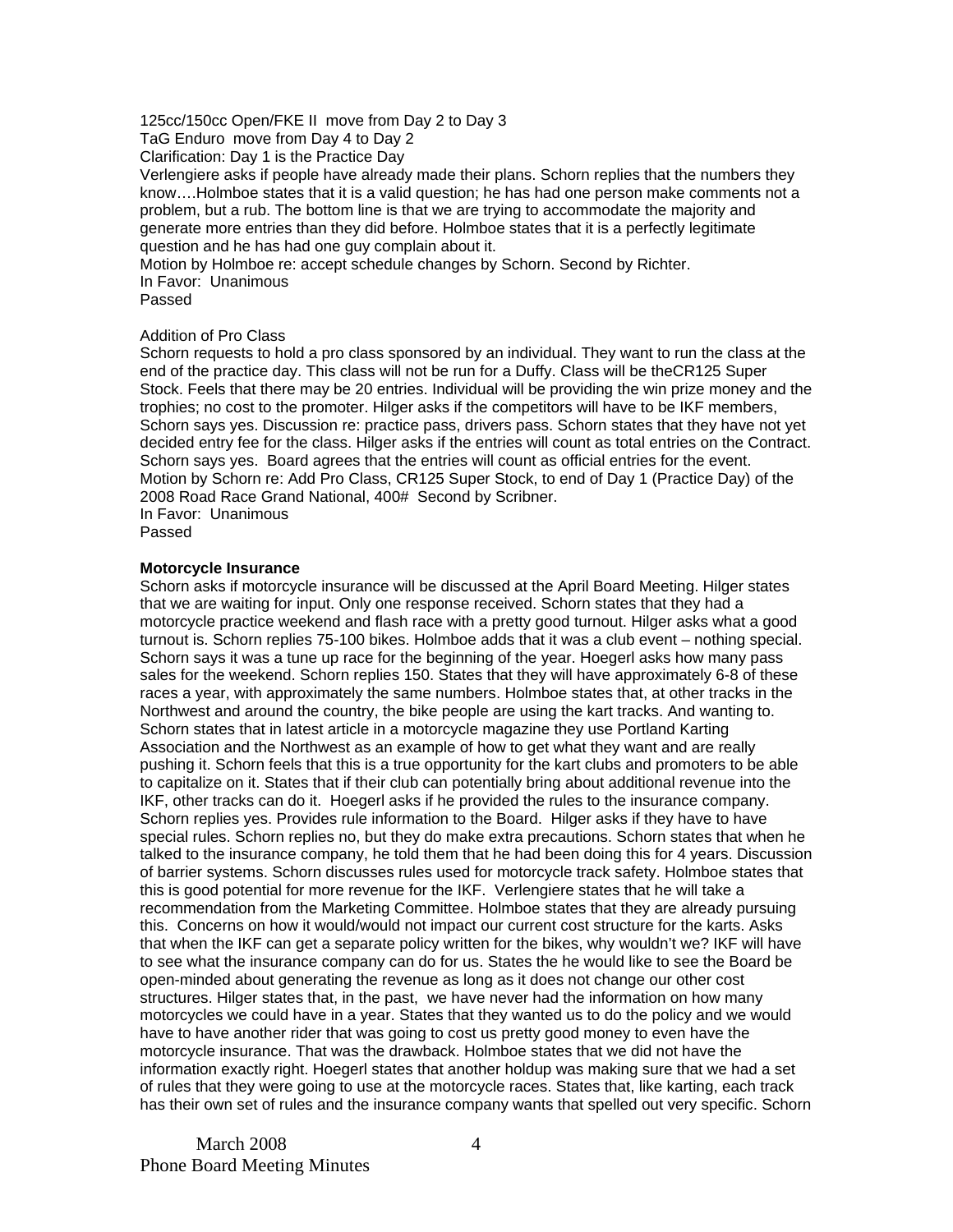agrees. States that one of the emphases at his track is that they follow Supermoto USA. States that a promoter wanted to run the race for them and wanted to go outlaw and they will not allow it. Discusses sanctioning for motorcycle events. Holmboe states that his club would like to give the revenue to the IKF, not another insuring body. Hilger states that the IKF can look at the motorcycle insurance coverage.

## **Age Matter**

Scribner states that a 10 year old raced in a Junior II class at a recent IKF insured club event. Scribner spoke with the Race Director and he was unaware that the participant was 10 years old. Scribner spoke with the parent of the child and he agreed that the son would not participate in the Junior II class. Asks for local option for the club – Board denies this request as it is against IKF rules.

Holmboe states that the IKF needs to be competitive against other organizations with our aging and groupings; maybe look at lowering our age requirements for given classes at some point. Discussion by Board regarding the underage participant and the track/club. Board agrees that a letter will be sent to the club as this is a club issue and should have handled this matter at the event. Verification of the participant's age should have been done at event registration. Club/Tracks need to take more responsibility for things that happen at their events. Verlengiere asks for verification of the IKF chain of command. Board agrees that this is not a Grievance matter – this was a club matter that should have been handled at the event. Richter to contact club President after the Meeting. If club/track does not abide by certain rules, they can affect the insurability of anyone hurt on the track. Also affect their club/track sanctioning. Board agrees.

## **Region 7 Sprint Matter**

St. Ours states that he has spoken to Kennedy and Idelson regarding an incident at the Buffalo Bill event. Emails from both parties forwarded to Board. States that it is not a Grievance. Explains incident to the Board. Schorn asks what the decision of the flagman and the Race Director was at the time of the incident. St. Ours states that the Race Director pitched them both for the rest of the weekend. Board states that it was a done deal. Hilger states that is what should have been done. St. Ours asks the Board if they are done and all of their penalties are for Sunday. Holmboe states yes, unless someone asks for more penalties and part of the officials. Hilger states that once the race is over and the penalties have been assessed, they can come back and race the next race and start over. Holmboe states that the Race Director can come to the Board and request a suspension based on the rules or the occurrence. He did not do that. St. Ours wants to discuss ramifications of this. States that, in the event that one of the participants did not race on Sunday, he did not get a penalty. So he is not quite sure that disobeying a flagman, he is not quite sure, even though it was not a punch but a tap of the helmet, we really need to think about this. Because if you are thinking that all we can do, if it was the last race of the evening, you can do that and not get a penalty. That is not right. Board members say Race Director. St. Ours states that the Race Director can impose penalties. Holmboe states that the Race Director can request penalties. Schorn states that the Race Director needs to go to the Governor and the IKF Board because he is the Director in Charge and recommend this is his observance and this is what I would like to access as penalties. Verlengiere does not feel that this is accurate. The Race Director at the event can set you back 20 places. St. Ours agrees that he can set you back but cannot suspend you. Verlengiere states that he can throw you out for the weekend, which he did. St. Ours states that if this was the last race on Sunday, there is no penalty phase. Richter states that he could have disqualified him retroactively. Hilger agrees. Holmboe states that the point is that it is still up to the Race Director. Does not feel that the Board should set a precedence that they interject themselves into what the penalties will be before anyone has asked for a penalty. It is up to the Race Director to exert judgment and generate a penalty even if we, as individuals, do not think it was enough, or we, as individuals, think it was too much. That is the process; let him do it, let him request it. Once they have requested something for the Board to do, then we get involved. Schorn states that it is all up to the Race Director to say it though. St. Ours states that he would have had a letter from the Race Director already but he is having computer problems. St. Ours requests that this matter be Tabled.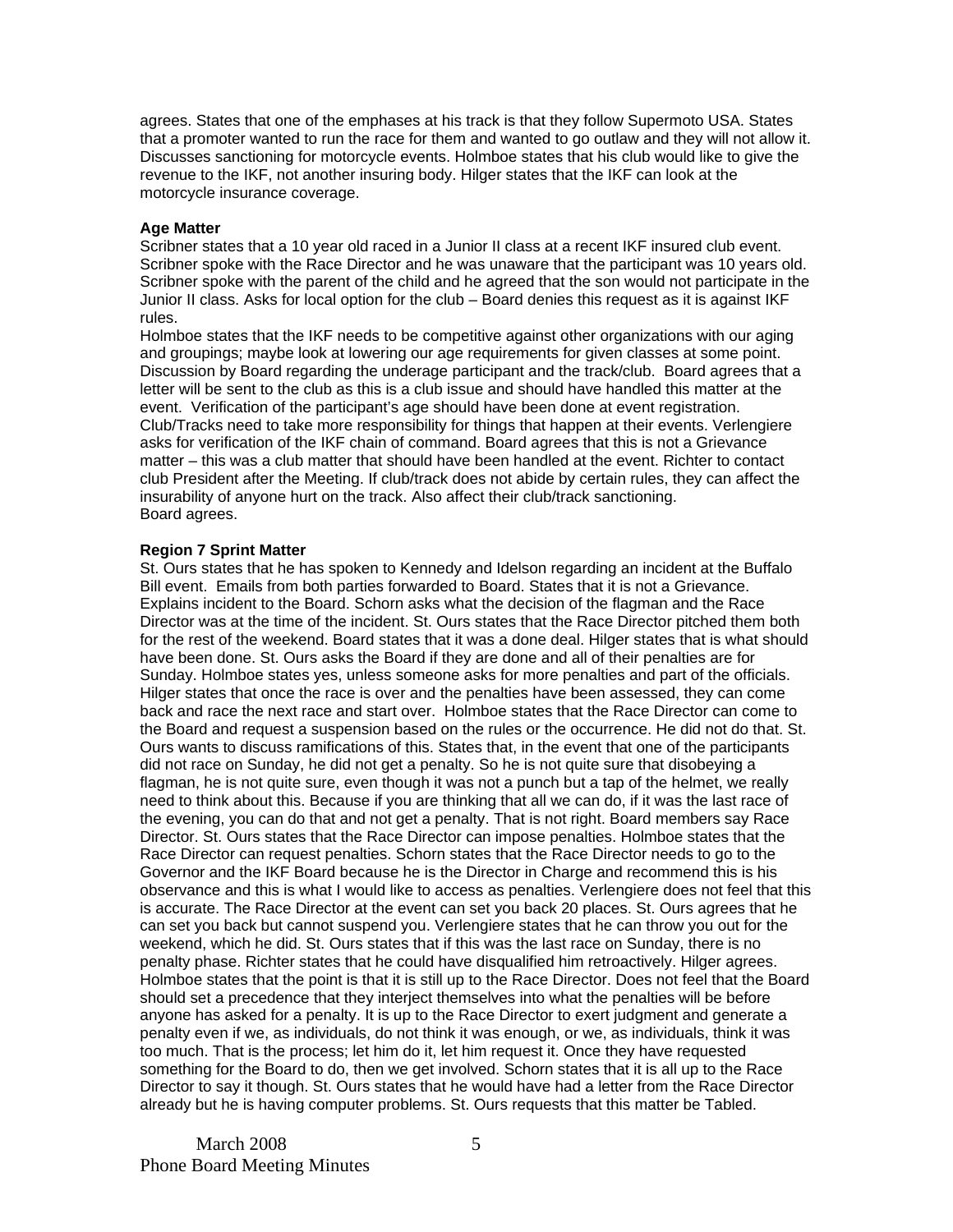Verlengiere asks St. Ours what he is suggesting here. St. Ours suggests that, in the past, they have given people a year probation, suspended a guy for a year. If this is a little different situation here because it was not a punch. But looking at everything involved, if we give them a one day suspension for going over there and slapping a guy on the helmet, it is absolutely the wrong thing. Just like if we say that its ok to disobey the flagman, you will just get disqualified for the race. If he would have done something and hurt someone, there is no repercussion. If the Race Director knew that he had to write a letter to state that, he would have done that. He wants to anyway. Holmboe asks if it is too late for the letter. Verlengiere states that there are two points. There is disobeying the flagman. Since this is a series, you can access a penalty to the next race as the Coordinator of that series. St. Ours did not think that he could do that. Verlengiere states that St. Ours could suspend the racer. Verlengiere states that he can take whatever action he wants on the black flag matter. He can take whatever action he wants on the hitting. States that if you don't want to take action on the physical altercation portion of this, then someone has to appeal to the Board and say there were blows exchanged. Verlengiere states that Coordinators can mandate penalties. Tape Change. St. Ours states that it is not a penalty for disobeying an official. St. Ours states that a guy touched another competitor and another disobeyed the flagmen at the event. St. Ours states that, if what Verlengiere is saying he can do, he would have interviewed the parties and gave them a race. Verlengiere states that if St. Ours had collected the facts, made a legitimate decision and told them that they were sitting out the next event or whatever it is. At that point, they would have the right to appeal to the Board. The Board would need to see both sides of it before they can make a decision. He suspects that the Board would respect the decision. St. Ours was under the assumption that a Coordinator could not suspend anyone; that he could kick them out of your event for the weekend but any disciplinary action must go through the Board. Hilger clarifies that he could suspend them from the event but only the Board can suspend them from the IKF. St. Ours states that he will take care of this matter and give them a one race suspension. IKF will not take any action on this matter per Hilger. Schorn refers St. Ours to Section 114.4.6 Penalty Power of the Race Director. Board instructs St. Ours to handle at the regional level. Richter reads Section 114.4. Board agrees that the Regional Coordinator, per the IKF Rulebook, does not have the power as discussed. These are the powers of the Race Director. Holmboe states that they interject the Art Verlengiere way of handling his Regional Coordinator job that he did in the past, into the Rulebook on a Super Majority at the next Fall Meeting. St. Ours agrees and feels that it should be handled at the track and be done with it and does not need to go to the Board. He has the right to go to the Board if he does not like the penalty.

### **Outside Punch Races**

St. Ours states that he received an inquiry from Santa Maria Karting Association about a "Road to the Nationals" for 4 Cycle Juniors to earn punches for the 4 Cycle Sprint Grand National. St. Ours recommended that he contact Gary Richter, Region 11 Sprint Coordinator. St. Ours has concerns that, if allowed, racers will go to the local races rather than the regional races. Feels that this will diminish the regional program. Richter states that this is for Junior I and Junior II classes, not Senior classes. Richter states that he will work with Santa Maria Karting Association and Region 11 tracks to run the classes. St. Ours requests that they not run classes that are run at Region 7 and Region 11 regional events. Richter agrees. Richter will work on this and report to the Board.

### **Unleaded Fuel Mandate**

Hilger requests that this matter be Tabled to the April Board Meeting. There are a few classes in the Speedway and Road Race divisions that the unleaded fuel mandate may affect.

### **IKF One Event Membership**

IKF Office forwarded draft to the Board for review. Changes and corrections from Board to be done and forms printed.

### **Slip Joint Chassis**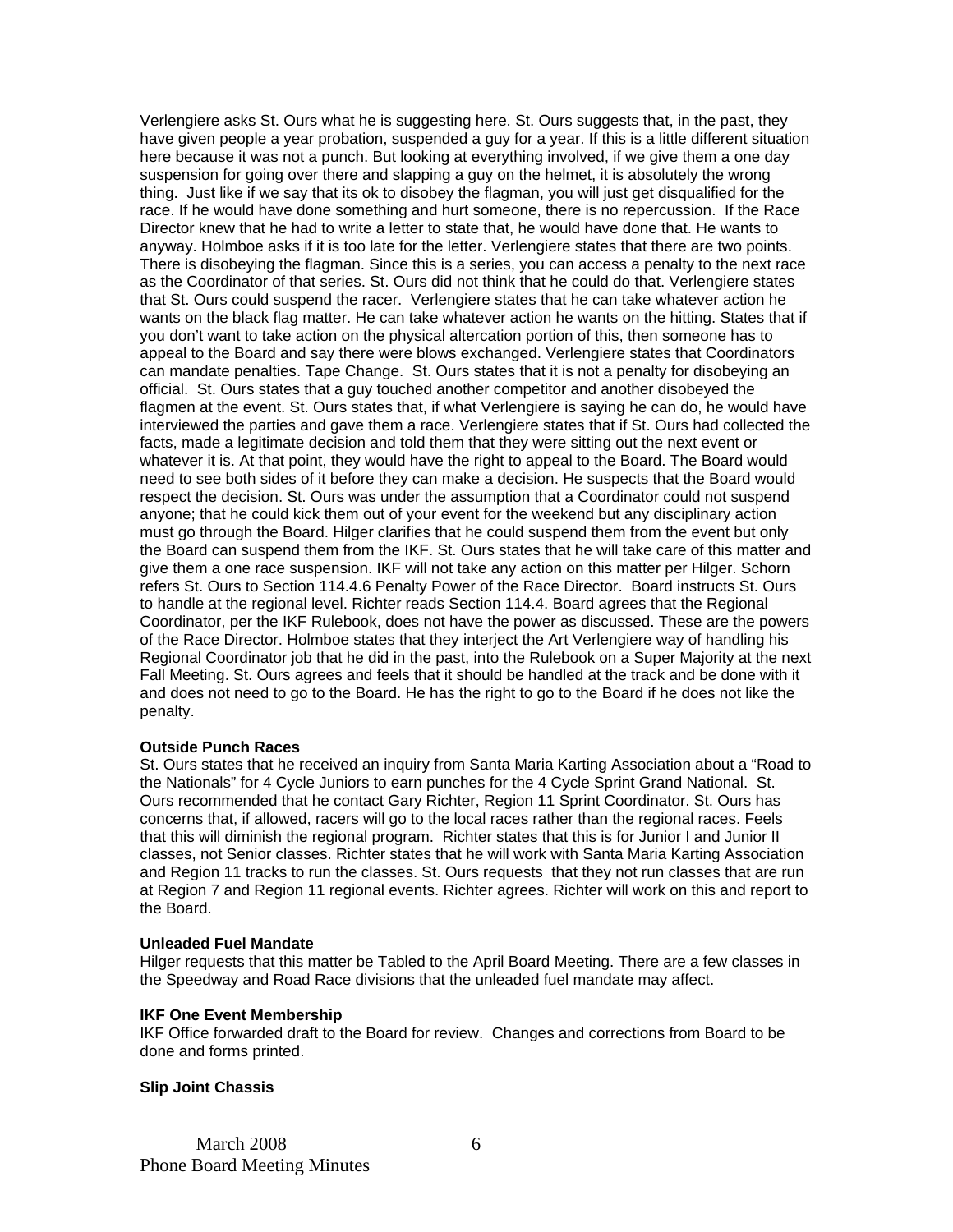Hilger states that there is a new chassis that came out on the east coast. It is a slip joint chassis and it has some unique designs on it. There are a couple of other manufacturers that are trying to bring it to the Midwest. Other sanctioning organizations have approved it. The IKF Speedway Committee is going to make it illegal for 2008 because the racing season has already started and they are charging \$400 more for the chassis. If they want IKF to allow it for 2009, they must provide us with a chassis to look at.

## **Clutch Survey**

Motley states that he has been working with Gary on the clutch rules. He did a survey and will summarize it in a memo to the Board next week. Essentially, in the Pro Race, there was an equal weight between the single disc clutch and the dual disc clutch. The various brands are pretty much equal between Horstman and Tomar, pretty much equal between single and dual disc. If the weight requirement is changed to 500 grams, which would be his recommendation, that would allow any of the newer clutches, Horstman, through its production span, increased the weight of their clutch for reliability reasons. He had 5 or 6 clutches that were 500 grams exactly or slightly under. All of those had parts in them that may have been as old as 2 years old. But all of the new stuff is easily in. The Tomar clutch falls easily in the 500 gram requirement. He will summarize and get to the Board.

## **IKF Website**

Richter gives the Board an update on the IKF website. Asks Board to email their recommendations to Richter.

## **Local Option Information**

Verlengiere asks for clarification on the submission of local option classes. Discussion by Verlengiere and Motley re: local option, regional classes.

Local option classes are submitted to the IKF Office and forwarded to the Committee Chairman and Tech Chairman for approval. Regional classes are included in the participation stats for possible move to a National class.

Motley comments about the Rok TT to the Board. Brief discussion by the Board.

St. Ours asks the Board to discuss the location of the 2 Cycle Sprint Grand National in 2009. He has spoken to Rob Niles and Rob is all for pursuing doing the 2 Cycle Sprint Grand National at Sears Point. Says that it is a path that we need to travel and have Rob at the April Board Meeting. If so, there is some concern that he did not have a bid in; but on the other hand, it was supposed to be only the Northern for the bid. That is why he did not have a bid; if he knew that he would have bid. St. Ours asks how the Board stands on that. Scribner says that they have 3 bidders and that's what they whittled it down to. States that Karting Ventures was on that list that they weeded out. St. Ours says that it was weeded out because we were going to run it there. He thought that the concern, at the last meeting, was that the facilities could not hold or were going to have 140 entries if it was held in Reno or somewhere else. Scribner states that there is no problem with the facilities. Maybe some problem with the clubs if they are not real strong. States that Mike Schorn has offered to help them out. Hilger states that the Board must approve whether to accept late bids or not. Verlengiere states that he would consider all options. St. Ours states they need to look at gas at \$4.00/gallon. Already established that it is 85-90% Region 7 racers. Scribner states that it because it has been in Region 7, needs to give Region 11 or Region 6 a chance at it. Verlengiere asks if they are talking about Infineon. St. Ours states that he is talking about having it at Infineon to show. This could be a multiple, if they award it to Reno-Fernley, maybe getting them to host it at Infineon. For the simple fact that it would not be so harsh for the people down South. Feels that the foremost objective should be how can we create the most entries – that's what should be. Not award it to a club because we feel obligated to move it to the Northwest, have 90 entries and now have to rebuild again. That is his concern. If they want another club to host it at Infineon, he is all for that. Maybe that club, with Mike Schorn's help, we can look into that club hosting it there to know that the racers will come here. States that the racers do want to go somewhere else. Is not sure that they want to go to Portland or something like that with gas at